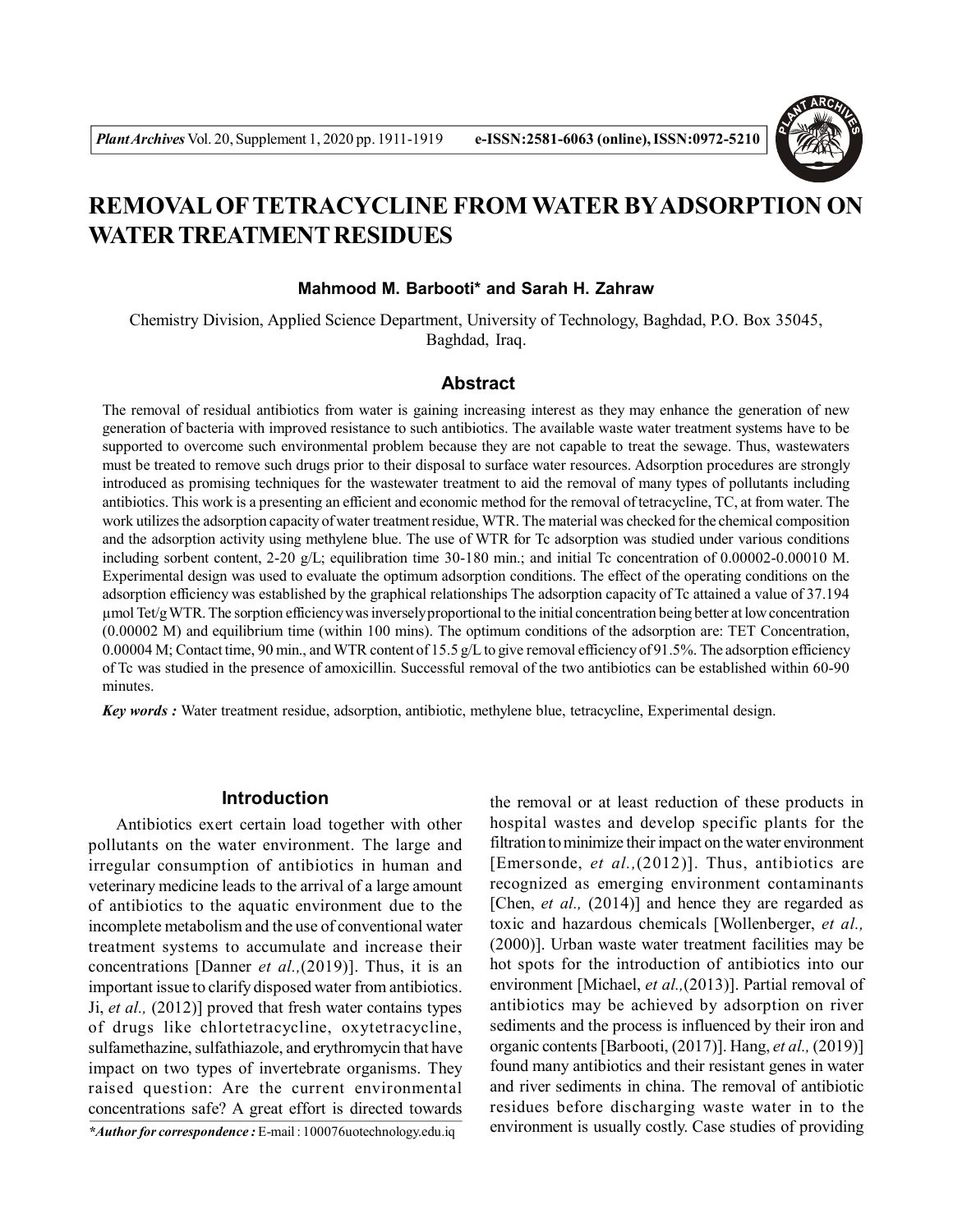cost effective solutions for antibiotic removal are urgently needed (Kim, *et al.,* (2005); Kosutic *et al.,* (2007)]. Clay minerals like bentonite, montmorillonite and kaolinite are among the mostly used adsorbents because of their high surface area and pore volume for the removal of antibiotics from water and wastewater [Barbooti, *et al.,* (2014) and Maia, *et al.,* (2017)]. The method appeared easy, efficient and cheap in comparison with filtration and sedimentation [Genc, 2015, 13]. Zhang *et al.,* 2016 [14] studied the performance of powdered activated carbon (PAC) in removing from water 6 representative groups of 28 antibiotics including namely Tetracyclines and showed that PAC exhibited high adsorption capacity for all selected antibiotics. The removal efficiency was up to 99.9% in deionized water and 99.6% in surface water at the optimum conditions with PAC dosage of 20 mg/L and contact time of 120 min. Tetracycline is among the mostly prescribed antibiotic in Iraq.[ Zhang, *et al.,* (2016)] prepared and used biochar from cow manure for Tc adsorption. They proved that the adsorption was not only effect related to the physicochemical properties of biochar but also the dosage, solution pH, and ambient temperature. The adsorption on graphene oxide proved a highly effective method for the removal of Tc although it undergoes a decrease by increasing acidity (Gao, *et al.,* (2011)). A novel cu-immobilized alginate adsorbent was prepared by the sol-gel method and utilized for Tc adsorption with a capacity of 53.26/ mg·g-1. [Zhou, *et al.,* (2012)] reported an efficient removal process for tetracycline by reusable magnetic micro spheres with a high surface area. For all of the adsorbents used in their work, pH 5–6 was suitable for TC adsorption.[ Yazidi *et al.,* (2020)] reported the adsorption tetracycline on activated carbon prepared from durian shell in single and binary systems. [Nie *et al.,* (2019)] investigated the effect of oxidation-induced aging on the adsorption and coadsorption of tetracycline and  $Cu<sup>2+</sup>$  onto biochar prepared from bamboo at high temperature (400 - 600 °C). Other biochar was prepared from cow manure at various pyrolysis temperatures and used for the adsorption of Tc from water. Zhang, *et al.,* (2019)] studied the adsorption of tetracycline by Cu-immobilized alginate adsorbent from water environment. The equilibrium data was fitted well with the Freundlich isotherm model and the maximum adsorption capacity for tetracycline was  $53.26/mg·g<sup>-1</sup>$  at pH/ 3, 318.15/ K, and 90/ mg·L-1 tetracycline solution. The Tc could rapidly be adsorbed on *Myriophyllum aquaticum*, a floating plant, which exhibited a high potential for TC removal due to its large contact area and ion exchange, accounting for about 99% within 2/ h duration. They showed that the -OH, -COOH, and -NH2 groups are involved in the adsorption process [Guo, *et*

## *al.,* (2019)].

Recently, there was a focus on the utilization of water-treatment residuals (WTR) as a promising adsorbent for the removal of some anions [Punamiya, (2010)]. Raw water supplies from rivers is usually treated with coagulants such as aluminum and iron sulfates or ferric chloride to act on the removal of suspended and some dissolved materials and results in acceptable drinking water. The added material will combine with those removed from water and precipitate as a residual material and termed water-treatment residuals (WTR). The composition of the material varies from one place to another, depending of the type of suspended materials within the raw water and alum formulation. However, amorphous material in addition to clay, sand and some metals like Al, Fe, P, Si, Ca, and Na may be present [Makris, (2004)]. Generally, it is a heterogeneous mixture of inorganic elements. The porosity of the material porous and the presence of Al and Fe (hydroxides) improve capacity as adsorbent for many anions [Ippolitto, (2009)]. [Yang *et al.,* (2006)] sieved an Al-based WTR into several fractions and proved that smaller particles are better adsorbent for phosphate. The main effect of particle size was the improved surface area. Soil components represent the main part of WTR especially those coming from the settled sediments already suspended with water [Wagner *et al.,* (2008)]. [Leader *et al.,* (2008)], obtained almost full removal of phosphate from water within less than one hour using iron based WTR. Meanwhile, the aluminum –based WTR was effective adsorbent to remove the soluble forms of Se [Ippolito *et al.*, (2009)]. Recent reports indicated that WTR can be presented as a cheap material for the reduction of phosphate in soils, treated with animal manure [Barbooti, *et al.,* 2018, 31]. The process was fast and straight forward. Long term immobilization of phosphate proved possible with treatment by WTR.

The purpose of the present work is to evaluate the adsorption characteristics of WTR and utilize it for the removal of Tc from water.

## **Materials and Methods**

## **Apparatus**

The UV/Vis scanning spectra were performed on a Simadzu, Japan). The Fixed wavelength measurements were carried out on a UV/Vis 1100 spectrophotometer (EMC Lab GMBH, Germany). The shaking of the samples was done on a Genex, rotational shaker (Florida, USA). The Electron dispersive spectra were recorded on Netherlands by FEI company.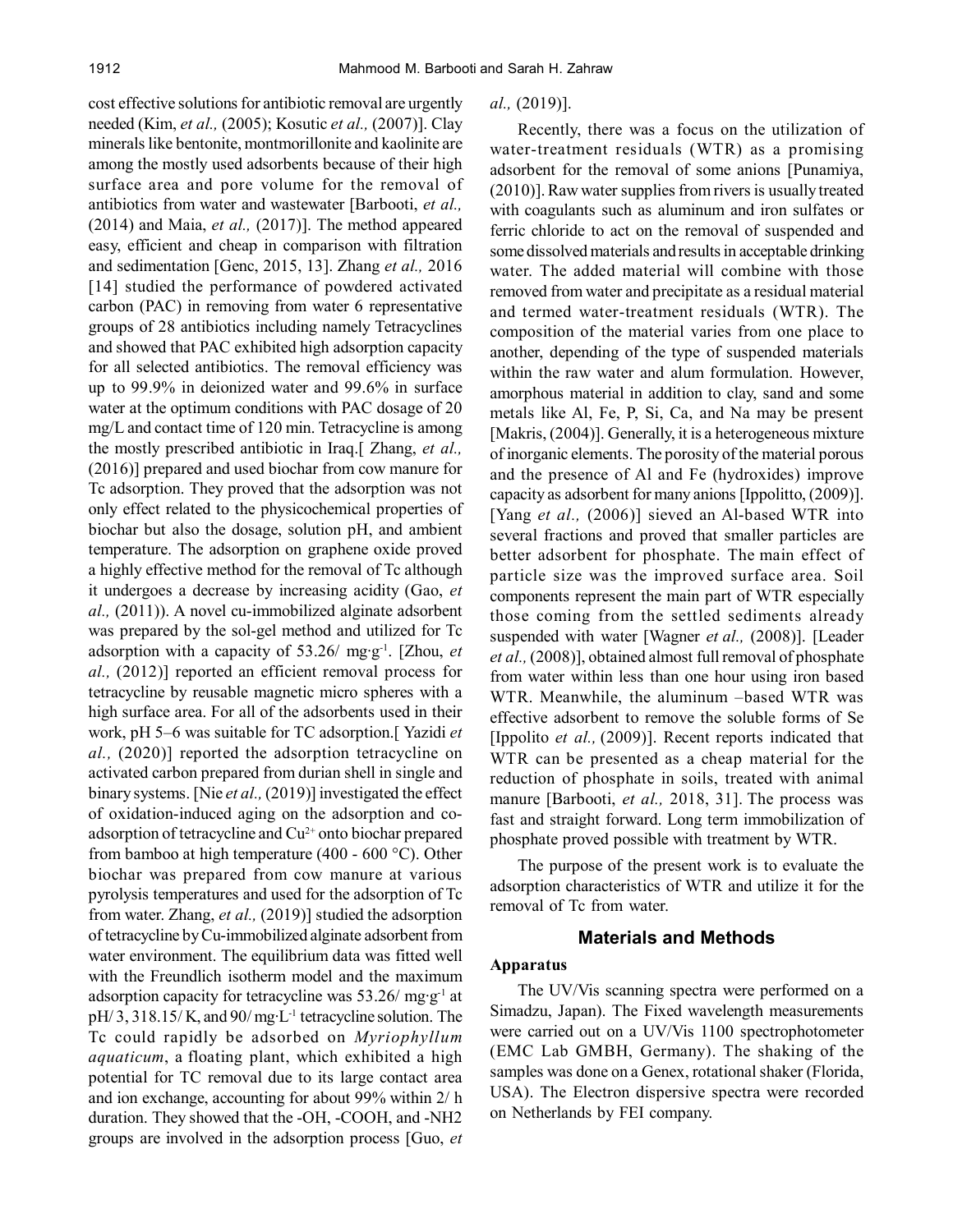## **Materials and Reagents**

The Tc was 98% pure material, supplied by the State Drug Industries Company, Samarra, Iraq and used without further purification.

# **Tetracycline chloride (Tc)**

C<sub>22</sub>H<sub>25</sub>ClN<sub>2</sub>O<sub>8</sub> (M.W. 480 gm/ mol, (4s,4as,5as,6s,12ar)-4-(dimethylamino)-1,6,10,11,12a-pentahydroxy-6-methyl-3,12-dioxo-4,4a, 5, 5a-tetrahydrotetracene-2 carboxamide; hydrochlorideis hydro chloride salt of tetracycline one of a broad spectrum naphthancene antibiotic.

Methylene blue was analytical reagent from Riedel de Haene, Germany. The water treatment residue WTR was obtained from a local drinking water facility during the maintenance period "Wathba". The material was dried and ground as in the procedures below.

#### **Experimental design**

The optimization was carried out by evaluating the adsorption efficiency of TC on WTR using three operation parameters: Initial Tc concentration, contact time between the WTR and the TC solution, and the adsorbent content. The experimental conditions for adsorption and the evaluation of the results were conducted using the statistical method known as Experimental design [Lawson, (2009)]. The details of the application was given by Barbooti, *et al.,* (2019)]. Five levels of each parameters were used as follows:

Initial concentration: 0.4, 0.6, 0.8, 1.0, and 1.2 x 10-4 M;

Contact time: 30, 52, 75, 97, and 120 min.

Adsorbent content: 2, 6.5, 11, 15.5, and 20  $g.L^{-1}$ .

The program specifies the values of each parameter for the experiments (18 experiments) to be conducted. The list of run includes five experiments at the central level of each parameter to allow the estimation of the precision of the work.

#### **Procedures**

#### **Preparation of solutions**

The standard solution of MB was prepared by dissolving (0.0638g of MB in a quantity of de ionized water and complete the volume to 500 mL. The standard solution of tetracycline chloride was prepared by dissolving 0.480 g of tetracycline in a quantity of de ionized water and completion of the volume to 500 mL with water. The working standards were prepared by serial dilution with deionized water

## **Preparation and evaluation of WTR**

The WTR sample was air-dried for 72 h at room

temperature, dried at 105° C. It was then homogenized, ground and sieved to end up with 0.07 mm particle size. To decompose the organic matter (OM), a known weight of WTR was placed in porcelain dish and heated to 650°C by laboratory Furnace. The composition of WTR was evaluated before and after ignition using the EDS. The adsorption properties of WTR were evaluated by studying the removal of methylene blue (MB) from water. Four 20-ml aliquots of MB solutions of 0.0002M of MB solution were placed together with four different WTR amounts in plastic containers, capped, sealed with Parafilm and shaken for two hour at a speed of 250 rpm. The residual MB was estimated by referring to the calibration graph.

## **The Cation Exchange Capacity Determination**

Dye cations like MB will mainly adsorb by cation exchange [Leader, J.*et al.,* (2008)]. Thus, the MB adsorption depends on the exchangeable cations of the sorbent. The CEC, was determined using the procedure used by [Ippolito, J.A (2009)] employing MB adsorption as indicator material.

#### **Adsorption of Tc on WTR experiments**

Adsorption experiments of Tc were carried out in batches:

- 1. The desired amounts of the WTR were placed in plastic containers (60 mL capacity) to give the desired WTR contents  $(2, 6.5, 11, 15.5, and 20 \text{ g.L}^{-1})$  together with the calculated volume of the antibiotic standard solution to make (0.00002-0.00004-0.00006-0.00008- 0.0001 M) after dilution to 50 mL with water and the standard KCL solution (0.1 M).
- 2. The plastic containers were placed on the top of the rotating shaker operated at 250 rpm for the predetermined duration of time. To ensure systematic work, the containers were put in groups to be removed after the various time intervals.
- 3. The contents of the containers were filtered to separate the solid WTR from the solution. The filtrates were kept in glass test tubes (wrapped with dark tape) in the refrigerator until the analysis time.
- 4. The samples are examined with the spectrophotometer to measure the absorbance at 358 nm. The residual concentration was estimated from the calibration graph.
- 5. Blanc samples were prepared with all the content except the WTR, and shaken in the same way to account for any natural degradation in antibiotic solutions.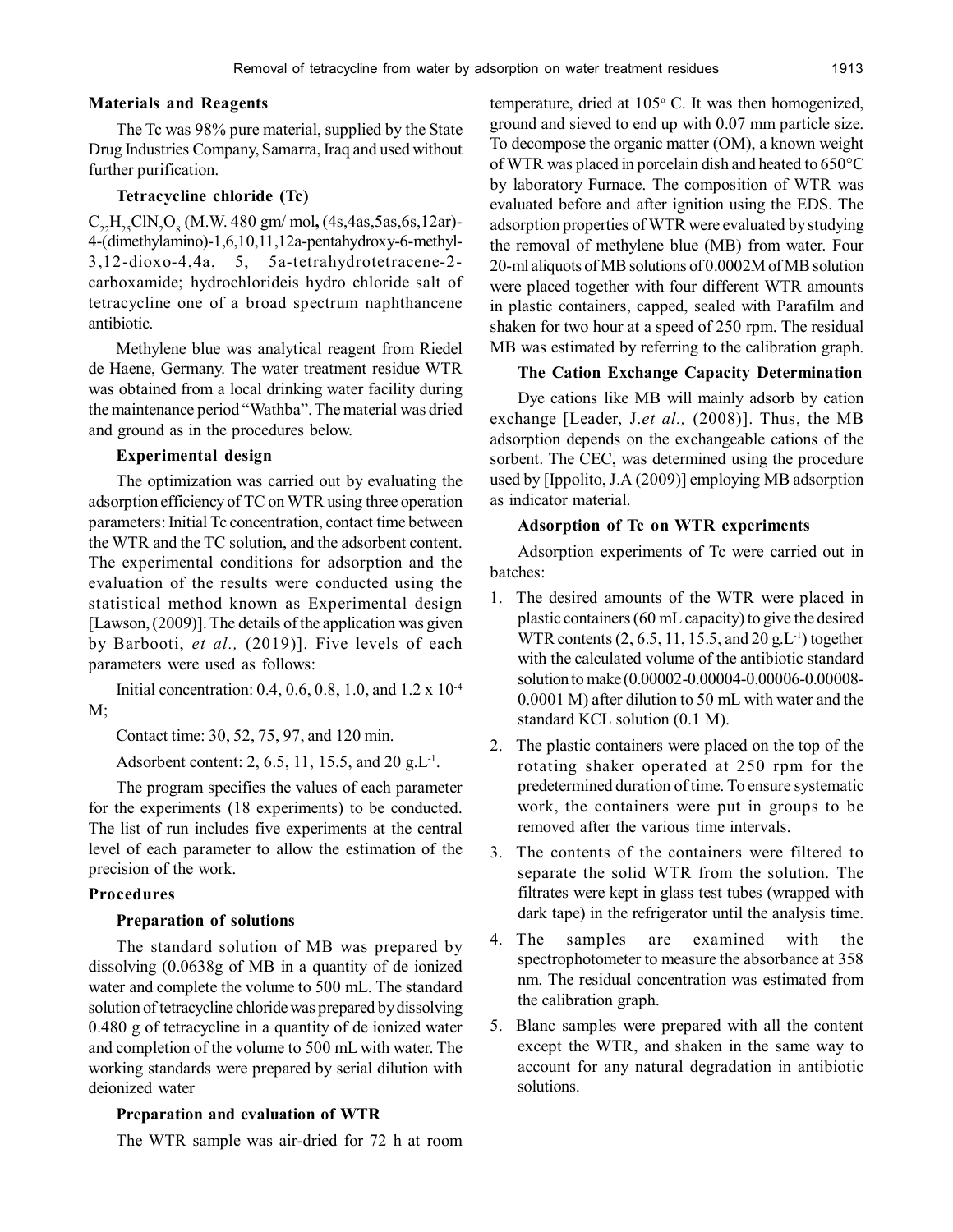# **Results and Discussion**

# **Evaluation of the WTR**

The ignition of the WTR resulted in a loss of 16.56%, which is associated with the thermal decomposition of the organic matter content and the possible decomposition of some carbonates. The color of the material changed from light grey to pink. The chemical composition of the material before and after the ignition confirms such suggestion.

The results of the EDS of the WTR before and after burning are displayed in Figs. 1 and 2).



**Fig. 1:** The EDS spectral response of the WTR before ignition.



**Fig. 2:** The EDS spectral response of the WTR after ignition.

There was an increase in the signal of calcium accompanied by a decrease of the oxygen and complete disappearance of the carbon signal in the EDS measurement. Carbon has two sources, the calcium carbonate and the organic matter content of the WTR. The thermal treatment may contribute to the enhancement of the adsorptive power of the materials and improves the porosity as a result of inter layer spaces collations (ToorandJin, (2012)]. Chemical activation is, also, effective in increasing the activity of oxygenated aggregates and causes higher porosity of the adsorbent, thus increasing its effectiveness than thermal activation. (Maliketal., (2006) and ToorandJin, (2012)].

## **Adsorption characteristics of WTR by MB**

The adsorption of methylene blue, MB, on materials

is a well recommended method for the evaluation of the adsorption characteristics of solids (Rafatullah, *et al.,* (2010)] and Sakr *et al.,* (2015)]. Various amounts of WTR was allowed to be in contact with MB solution (0.0002 M) for 100 min. The experiments indicated complete removal of the dye by adsorption of the WTR. Fig. 3 shows the decrease of the residual concentration of the MB with the WTR content. Thus, the WTR is effective as an adsorbent to remove the dye from water solution.





## **The CEC Determination of WTR**

The cation exchange capacity, CEC, of an adsorbent is an essential property of any adsorbent. A procedure published by the Royal Society of chemistry [Taher. T, (2016)] was adopted for the determination of CEC of WTR by measuring the amount of MB adsorbed by various amounts of the sorbent and plotting the results against the corresponding WTR content (Figure 4). The slope of the curve, was used to calculate the CEC value which was found to be  $20.63 \mu$  mole/g. This corresponds to 6.6 mg/g. However, smaller particle size of sorbents gave higher CEC values (Punamiya, *et al.,* (2013)].



**Fig. 4:** Cation exchange capacity plot for the water treatment residue.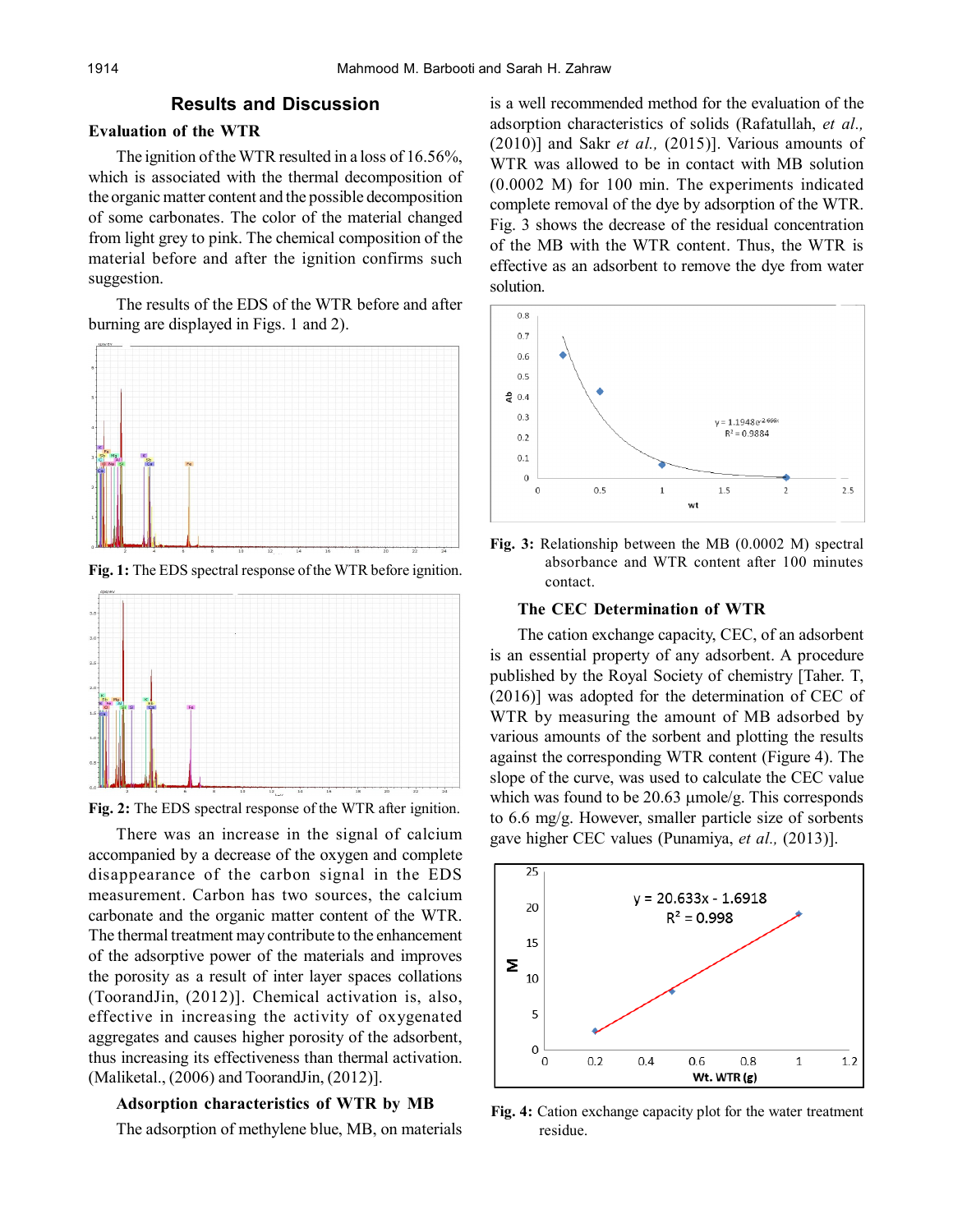A successful adsorption is highly dependent on the surface area of the adsorbent. A mathematical relationship was reported by [Kahr, *et al.,* (1995)] between the quantity of the WTR and the amount of the adsorbed MB to estimate the surface area of adsorbents as in equation 1:

S s=mMB /319.87\* Av AMB 1/ m<sup>s</sup> .... (1) Where

m= mass of MB at the point of complete replacement in g,

ms= mass of the WTR specimen in g,

Av= $6.02 \times 10^{23}$ / mol (Avogadro's number)

 $A_{\mu\nu}$ =130 Å<sup>2</sup> the area covered by one MB molecule,

The surface area of the WTR estimated by this equation, Ss, was  $6.137 \text{ m}^2 \text{.} \text{g}^{-1}$ .

Calibration Graphs were constructed for the determination of MB in water by plotting the absorbance values for increasing concentration of MB in water (4.0  $-60 \times 10^{-6}$  M). The plot was linear over the used concentration range and may be described mathematically by equation 2.

$$
A_{666 \text{ nm}} = 0.032 \text{ x} + 0.0037 \qquad \qquad \dots (2)
$$

Tetracycline adsorption on WTR:

The Tc concentration was measured by measuring the absorbance of the aqueous solution at 358 nm and refer the absorbance values to a calibration graph constructed between the concentration of Tc and the absorbance values. The calibration graph was linear Tc over the concentration range of 0.0002-0.0001 M. The equation (3) of the straight line calibration graph was:

$$
A_{358} = 1.288x + 0.0446 \qquad \qquad \dots(3)
$$

# **Preliminary experiments**

A set of sorption experiments was carried using a range of WTR amounts 2-20  $g/L$ ) in contact with the same aliquot of each antibiotic (0.00006 M) and shaken for 120 min. The sorption efficiency values for both materials were calculated using equation (4):

$$
\text{Eff}\% = (\text{C}_0 - \text{C}_i)/\text{C}_0 \tag{4}
$$

where,  $C_0$  and  $C_i$  are the initial and residual concentration of the antibiotics. The calculated efficiency values were plotted against the corresponding sorbent content (Fig. 5). Under identical conditions and for the same amount of the sorbent, the Tc showed more than twice the sorption efficiency of AMX.

The chemical composition of Tc (Fig. 1) may account for the adsorption. Tc is characterized by many functional groups and, thus, the interaction will be high with the WTR.

The data of Fig. 4 was utilized to estimate the adsorption capacity over a range of WTR contents. The slope of the plot represents the average adsorption capacity of  $AMX$  adsorption on WTR which was  $\mu$ mol/ g WTR. The results are displayed in Fig 5.

## **Adsorption of Tetracycline**

The data of adsorption efficiency was utilized to calculate the adsorption capacity of Tc over a range of WTR contents by plotting the adsorbed amount of Tc against the corresponding WTR content (Fig. 5). The slope of the plot represents the average adsorption capacity of TC adsorption on WTR which was 37.194



Fig. 5: Sorption capacity of Tc on the WTR.

mol/g WTR.

#### **Experimental design results**

The data of table 1 together with their adsorption efficiency values calculated using eq. 1 were used to estimate the coefficients of the response equation (2) relating the adsorption efficiency with the experimental parameters:

E f f % = 
$$
a_0 + a_1 * x_1 + a_2 * x_2 + a_3 * x_3 + a_4 * x_1 * x_2
$$
  
+ $a_5 * x_1 * x_3 + a_6 x_2 * x_3 + a_7 * x_1^2 + a_8 * x_2^2 + a_9 x_3^2$  ....(2)

Where,  $X_1$ ,  $X_2$ , and  $X_3$  represent the equilibration time (min), the sorbent content (g/L) and initial Tc concentration (M). The numerical values of the coefficients table 1 represent a direct proof on the dependence of the sorption efficiency on the specific parameters. The zero value of the  $a_4$ ,  $a_7$ ,  $a_8$ , and  $a_9$  reflects the negligible interaction between equilibrium time with WTR content, and the independence of the square of the parameters which indicates the linear dependence on these parameters. The negative value of  $(a_3)$  coefficient gave clear evidence that concentration has a negative **Table 1:** The coefficients of the model equation.

|               | a | u. |           | <u>u.</u>        | u-            | a,        | a-, | a. |   |
|---------------|---|----|-----------|------------------|---------------|-----------|-----|----|---|
| <u>.</u><br>- |   |    | $-844427$ | $\boldsymbol{0}$ | 34<br>81<br>ິ | <u>Ji</u> |     |    | ັ |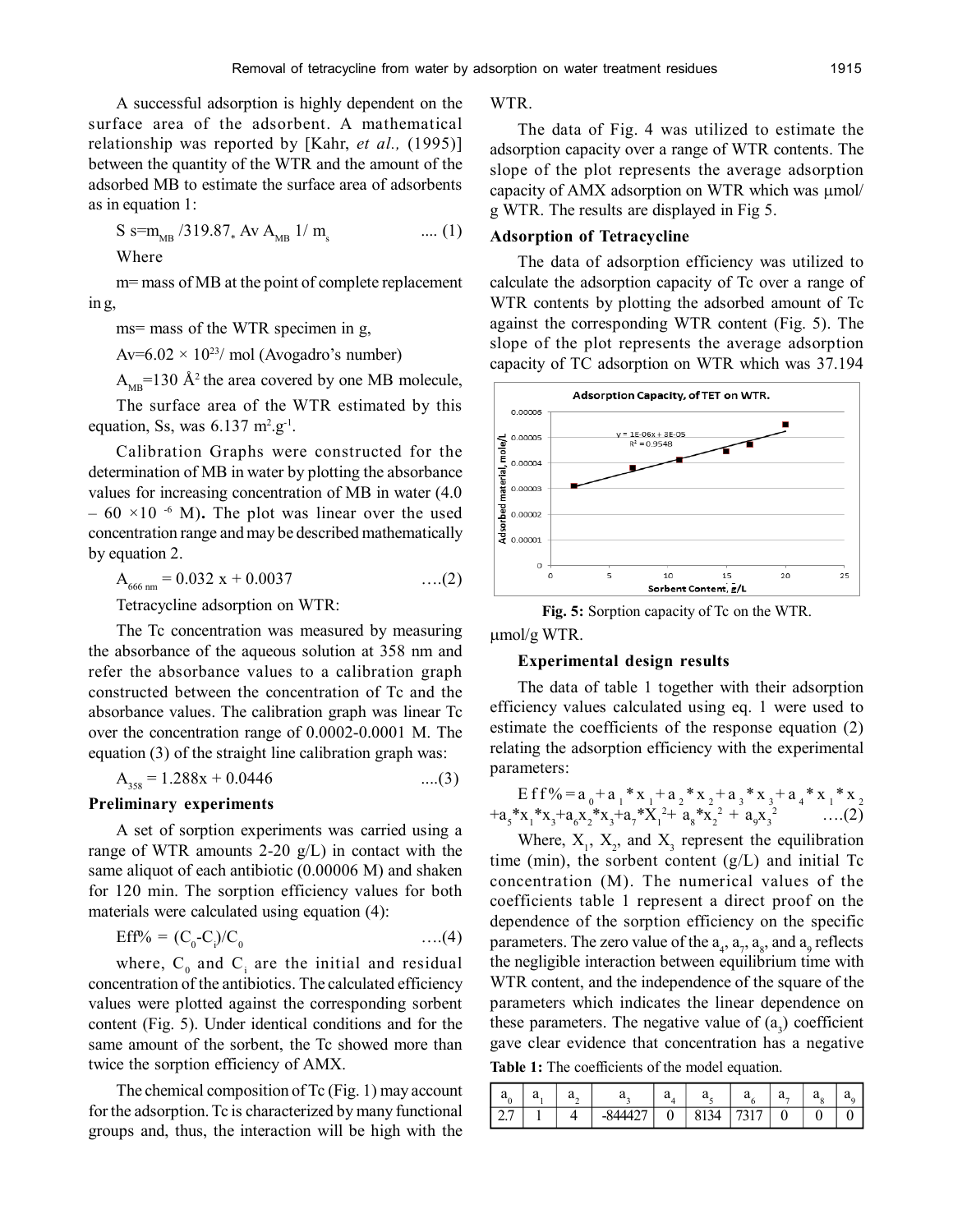interaction with the sorption efficiency.

Where,  $X_1$ ,  $X_2$ , and  $X_3$  represent the equilibration time (min), the sorbent content  $(g/L)$  and initial Tc concentration (M). The numerical values of the coefficients table 3 represent a direct proof on the dependence of the sorption efficiency on the specific parameters. The zero value of the  $a_{4}$ ,  $a_{7}$ ,  $a_{8}$ , and  $a_{9}$  reflects the negligible interaction between equilibrium time with WTR content, and the independence of the square of the parameters which indicates the linear dependence on these parameters. The negative value of  $(a_3)$  coefficient gave clear evidence that concentration has a negative interaction with the sorption efficiency. The relatively high positive values of a5 and a6 indicated noticeable interaction of time with concentration and sorbent content with concentration on the adsorption efficiency. The adsorption efficiency was calculated for each specimen using the relation (Equation 3):

$$
Eff\%=2.7+x_1+4*x_2-844427*x_3+8134*x_1*x_3+7317x_2*x_3
$$
  
...(3)

Equation (3) was used to calculate the efficiency values for various values of each parameter at fixed values of the other two parameters. The values were plotted against variable values of the parameters and arranged to evaluate the combined effects of the three parameters on the efficiency.

#### **Effect of initial concentration**

Equation (3), above, substituted with the numerical factors was used to calculate the efficiency values as a function of various values of initial concentration at a fixed value of WTR adsorbent contents (11 g/L) at the first value of the equilibrium time to construct the first plot. The calculation was repeated for the second value of equilibrium time to have the second plot and so on. Fig. 6 shows the effect of initial tetracycline concentration on the sorption efficiency on a fixed WTR content of 6 g/L after various contact time values. The plot of the lowest equilibrium time (30 min) the efficiency was less than 10 percent. Meanwhile, the adsorption efficiency increased to 37 and 54% when using longer time of contact, namely, 52 min and 75min, respectively.

Fig. 7 shows the Effect of initial tetracycline concentration on the adsorption efficiency after 52 min of contact time with various WTR content. For the specific sorbent content the efficiency decreased linearly with the increase of the concentration. Higher sorbent content resulted in higher efficiency, because of the greater sorbent area available for the antibiotic to be adsorbed.



Fig. 6: The dependence of sorption efficiency of Tc on the Tc concentration after 52 min of contact time on  $2(\bullet)$ ; 6  $(\triangle)$  and 10 g/L  $(\triangle)$  of adsorbent content.



Fig. 7: The effect of initial Tc concentration on the sorption efficiency on 6 g/L WTR content after 30 min  $(\blacksquare)$ ; 52  $min(\triangle)$ ; and 75 min ( $\square$ ).

#### **Effect of sorbent content**

Equation (3), above, substituted with the numerical factors was used to calculate the efficiency values as a function of various values of WTR adsorbent contents at a fixed initial concentration of 0.00004 M at the first value of the equilibrium time to construct the first plot. The calculation was repeated for the second value of contact time of to establish the values of the second plot and so on. The dependence of the adsorption efficiency of 0.00004 M of Tc on WTR on the adsorbent content is displayed in Fig. 8 after various values of contact time. The efficiency linearly increases as the sorbent content increases. The effect of both time and concentration was complimentary, *i.e.,* a sorbent content as low as 2 g/L at after about 75 min, gave almost similar efficiency to that obtained by 10 g/L after 30 min. Generally longer contact time gave higher sorption efficiency.

Fig. 9 shows the effect of WTR content on the sorption efficiency after 75 mins for Tc various initial concentration of Tc after various equilibrium time intervals. Again the efficiency increases linearly with the sorbent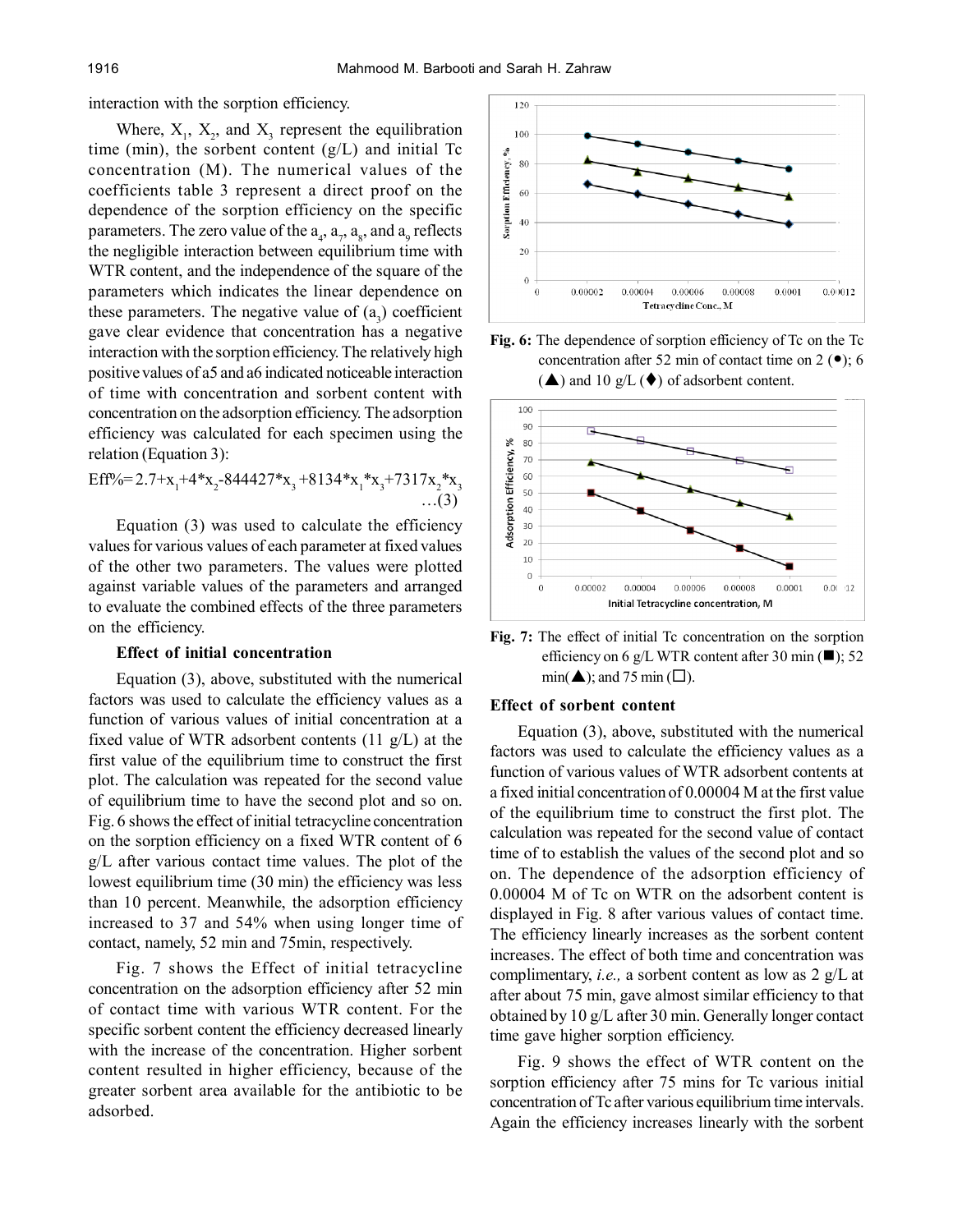

**Fig. 8:** The dependence of adsorption efficiency of 0.00004 M Tc on the WTR content after 30 ( $\blacksquare$ ); 52 ( $\blacktriangle$ ); and 75 minutes  $(•)$  contact time min contact time.



**Fig. 9:** Effect of WTR content on adsorption Efficiency after 75 mins for Tc initial concentration of 0.00002 M  $(\blacksquare)$ ;  $0.00006 M$  ( $\bullet$ ); and  $0.00010 M$  ( $\spadesuit$ ).

content for specific initial concentration. The enhancement of efficiency with the sorbent content may be enhanced by decreasing the initial concentration of the drug. At a relatively low sorbent content  $(2 \text{ g/L})$  the efficiency of adsorption of  $0.00002$  M,  $\sim$  75%, resembles that of adsorbing the 0.0001 M with WTR content of 10 g/L, 73%. Thus, high sorbent content suits relatively high Tc initial concentration.

#### **Effect of equilibrium time**

Equation (3), above, substituted with the numerical factors was used to calculate the efficiency values as a function of various values of equilibrium time at a fixed value of WTR adsorbent contents at the first value of the initial concentration to construct the first plot. The calculation was repeated for the second value of initial concentration of Tc to have the second plot and so on. The dependence of adsorption efficiency of 0.00006 M on the contact time using various amounts of WTR is displayed in Fig. 10. It is clear that longer contact time resulted in higher adsorption efficiency at all the sorbent

contents. About 80% of the drug was adsorbed after almost 75 min contact time with the WTR.

Figure 11 shows the effect of equilibrium time on Tc adsorption Efficiency on 6.0 g/L sorbent content for various TET initial concentrations (0.00002-0.00010 M). Adsorption efficiency increases with increasing the contact time for a fixed sorbent content and various concentrations. A contact time of about 75 min was adequate to give 100% efficiency. The values of the adsorption efficiency at the lowest concentration were the highest under similar conditions. For relatively high concentration values longer time will be necessary to achieve appreciable adsorption. At the relatively long



**Fig. 10:** Effect of equilibrium time on 0.00006 M Tc adsorption Efficiency on WTR content of 2 ( $\blacklozenge$ ); 6 ( $\blacksquare$ ), and 10 g/  $L(\triangle)$ .



**Fig. 11:** Effect of equilibrium time on Tc adsorption Efficiency on 6 g/L WTR content for  $0.00002$  M ( $\triangle$ ); 0.00006 M  $(\blacksquare)$ ; and 0.00010 M  $(\bullet)$ .

contact time (75-97 min) the differences in the adsorption for the various concentration was much lower than at short contact time.

# **Conclusions**

Water treatment residue proved successful and rather cheap sorbent for the removal of tetracycline, Tc, from wastewater. The sorption efficiency of the process is significantly affected by the initial antibiotic concentration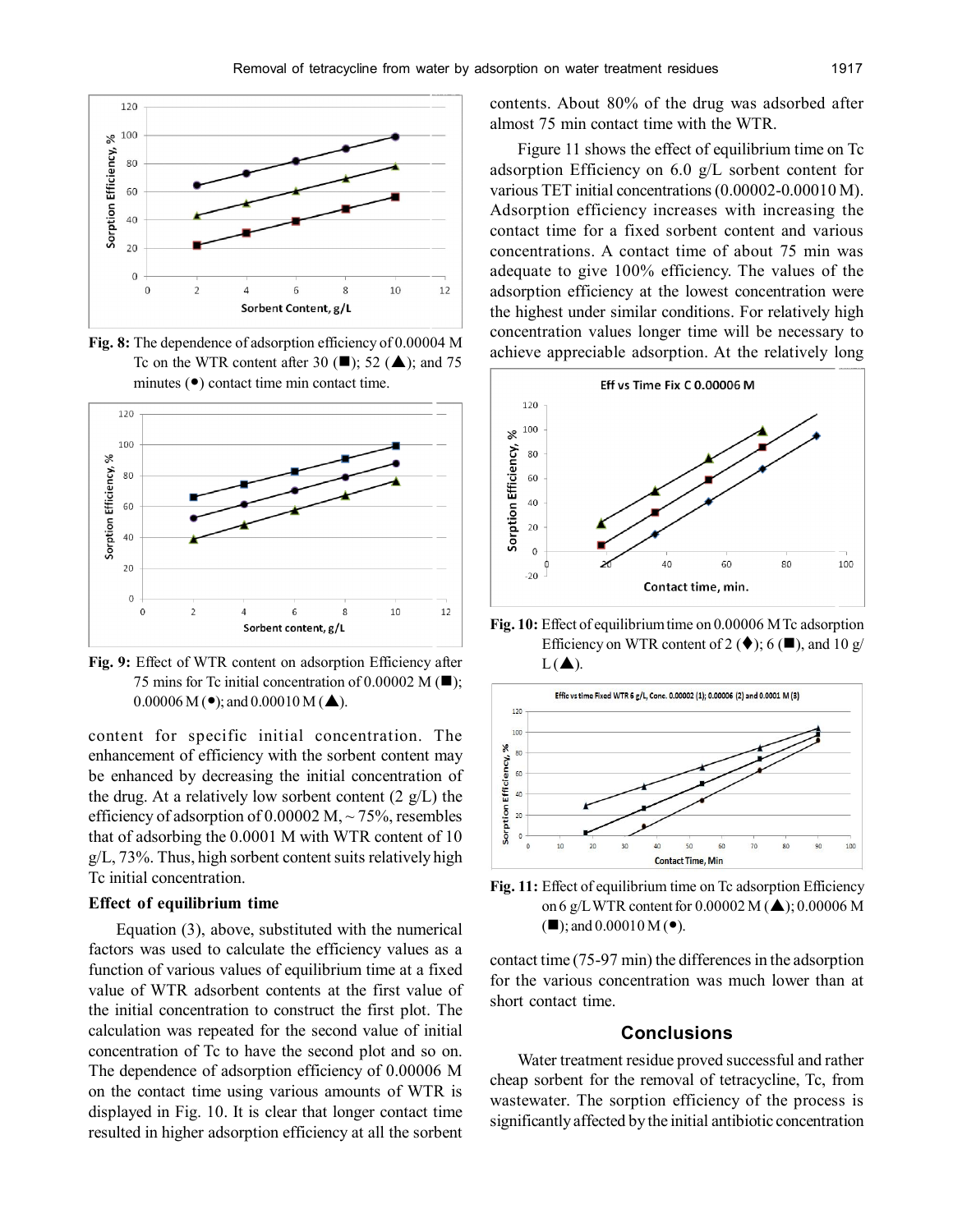being better for lower the Tc concentration. The process is relatively fast and 90 minutes was found adequate for the removal of 90% of the antibiotic from water using a sorbent content of about 15 g/L.

# **Acknowledgement**

The authors are indebted to Mr. Thamer Adnan for the supply of the antibiotics.

# **References**

- Barbooti, M.M. (2017). Role of organic matter, clay, and iron contents in the sorption of oxytetracycline on river sediments. *Environ. Health Eng. Manage. J.*, **4(2):** 109- 115.
- Barbooti, M.M., B.D. Al-Dabbagh and R.H. Hilal (2019). Preparation characterization and utilization of polyacrylic acid–kaolin composite in the removal of heavy metals from water. *Int. J. Environ. Sci. Technol*., **16(4):** 4571-4582.
- Barbooti, M.M., S.S. Hasan and M. Jassim (2019). Evaluation of water treatment residue as a sorption medium and its application to control phosphate level in water. *Eng. Technol. J.*, **37(1):** 126-131.
- Barbooti, M.M., H. Su, P. Punamiya and D. Sarkar (2014). Oxytetracycline sorption onto Iraqi montmorillonite. *Int. J. Environ. Sci. Technol.*, **11(1):** 69-76.
- Chen, K. and J. Zhou (2014) Occurrence and behavior of antibiotics in water and sediments from the Huangpu River, Shanghai, China. *Chemosphere*, **95:** 604-612.
- Danner, M.C., A. Roberson, V. Behrends and J. Reiss (2019). Antibiotic pollution in surface fresh waters. *Occurrence and effects science of total Environment*, **644 (10):** 793- 804.
- Emersonde, R., L. Procópio, I. Reisda, S. Mayra and K. Martins *et al.,* (2012). Antibiotics produced by Streptomyces. *Brazilian J. Infect Diseases*, **16(5):** 466-471
- Gao, Y., Y. Li, L. Zhang, H. Huang, J. Hu, S.M. Shah and X. Su (2011). Adsorption and removal of tetracycline antibiotics from aqueous solution by graphene oxide. *Journal of Colloid and Interface Science*, **368(1):** 540-546.
- Genç, N. and E.C. Dogan (2015). Adsorption Kinetics Of The Antibiotic Ciprofloxacin On Bentonite, Activated Carbon, Zeolite and Pumice. *Desalination Water Treat*., **53(3):** 785- 793.
- Guo, X., Q. Mu, H. Zhong, P. Li, C. Zhang, D. Wei and T. Zhao (2019). Rapid removal of tetracycline by *Myriophyllum aquaticum*: Evaluation of the role and mechanisms of adsorption. *Environmental Pollution*, **254:** 113101.
- Huang, Y.H. and Liu (2019). Occurrence and distribution of antibiotics and antibiotic resistant genes in water and sediments of urban rivers with black-odor water in Guangzhou, South China, **670(20):**170-180.
- Ippolito, J.A., K.A. Barbarick, D.M. Heil, J.P. Chandler and E.F. Redente (2003). Phosphorus retention mechanisms of a

water treatment residual. *J. Environ. Qual*., **32(5):** 1857– 1864.

- Ippolito, J.A., K.G. Scheckel and. K.A. Barbarick (2009). Selenium adsorption to aluminum-based water treatment residuals. *J. Colloid Interface Sci.*, **338(1):** 48–55.
- Ji , K., S. Kim, S. Han, J. Seo, S. Lee, Y. Park, K. Choi, Y.L. Kho, P.G. Kim and J. Park (2012). Risk assessment of chlortetracycline, oxytetracycline, sulfamethazine, sulfathiazole, and erythromycin in aquatic environment: are environmental concentrations safe? *Ecotoxicol*., **21(7):** 2031-2050.
- Kahr, G. and F.T. Madsen (1995). Determination of the cation exchange capacity and the surface area of bentonite, illite and kaolinite by methylene blue adsorption. *Appl. Clay Sci*., **9(5):** 327-336.
- Kim, S., P. Eichhorn, J.N. Jensen, A.S. Weber and D.S. Aga (2005). Removal of antibiotics in wastewater: effect of hydraulic and solid retention times on the fate of tetracycline in the activated sludge process. *Environ. Sci. Technol.*, **39(15):** 5816-23.
- Košutiæ, K., D. Dolar, D. Ašperger and B. Kunst (2007). Removal of antibiotics from amodel waste water by RO/ NF membranes. *Separation and Purification Technology*, **53(3):** 244-249.
- Leader, J.W., E.J. Dunne and K.R. Reddy (2008). Phosphorus sorbing materials: Sorption dynamics and physicochemical characteristics. *J. Environ. Qual.*, **37(1):** 174–181.
- Lawson, J. (2009). Design and analysis of experiments with SAS. CRCPress. *Boca Rato, Fl.*, **42(5):** 1052–1069.
- Maia, G.S., J.R. Andrade, M.F. Oliveira, M.G.A. Vieira and M.G.C. da Silva (2017). Affinity Studies between Drugs and Clays as Adsorbent Material. *Chem. Eng.Trans*., **57:** 8-48.
- Makris, K.C., W.G. Harris, G.A. O'Connor and T.A. Obreza (2004). Phosphorus immobilization in micropores of drinking-water treatment residuals: Implications for long-term stability. *Environ. Sci. Technol.*, **38(24):** 6590–6596.
- Malik, R., D. Ramteke and S. Wate (2006). Physico-chemical and surface characterization of adsorbent prepared from groundnut shell by  $ZnC_p$  activation and its ability to absorb color. *Indian J. Technol.*, **13(4):** 319-328.
- Michael, I., L. Rizzo, C.S. McArdell, C.M. Manaia, C. Merlin, T. Schwartz, C. Dagot and D. Fatta-Kassinos (2013). Urban wastewater treatment plants as hotspots for the release of antibiotics in the environment: A review. *Water Res*., **47(3):** 957-995.
- Nie, T., P. Hao, Z. Zhao, W. Zhao and I. Zho (2019). Effect of oxidation-induced aging on the adsorption and coadsorption of tetracycline and Cu2+ onto biochar., **673(8):** 522-532.
- Punamiya, P., M. Pigna, A. Violante and D. Sarkar (2013). Effect of particle size of drinking-water treatment residuals on the sorption of arsenic in the presence of competing ions *J. Hazard. Mater*., **260:** 644-51.